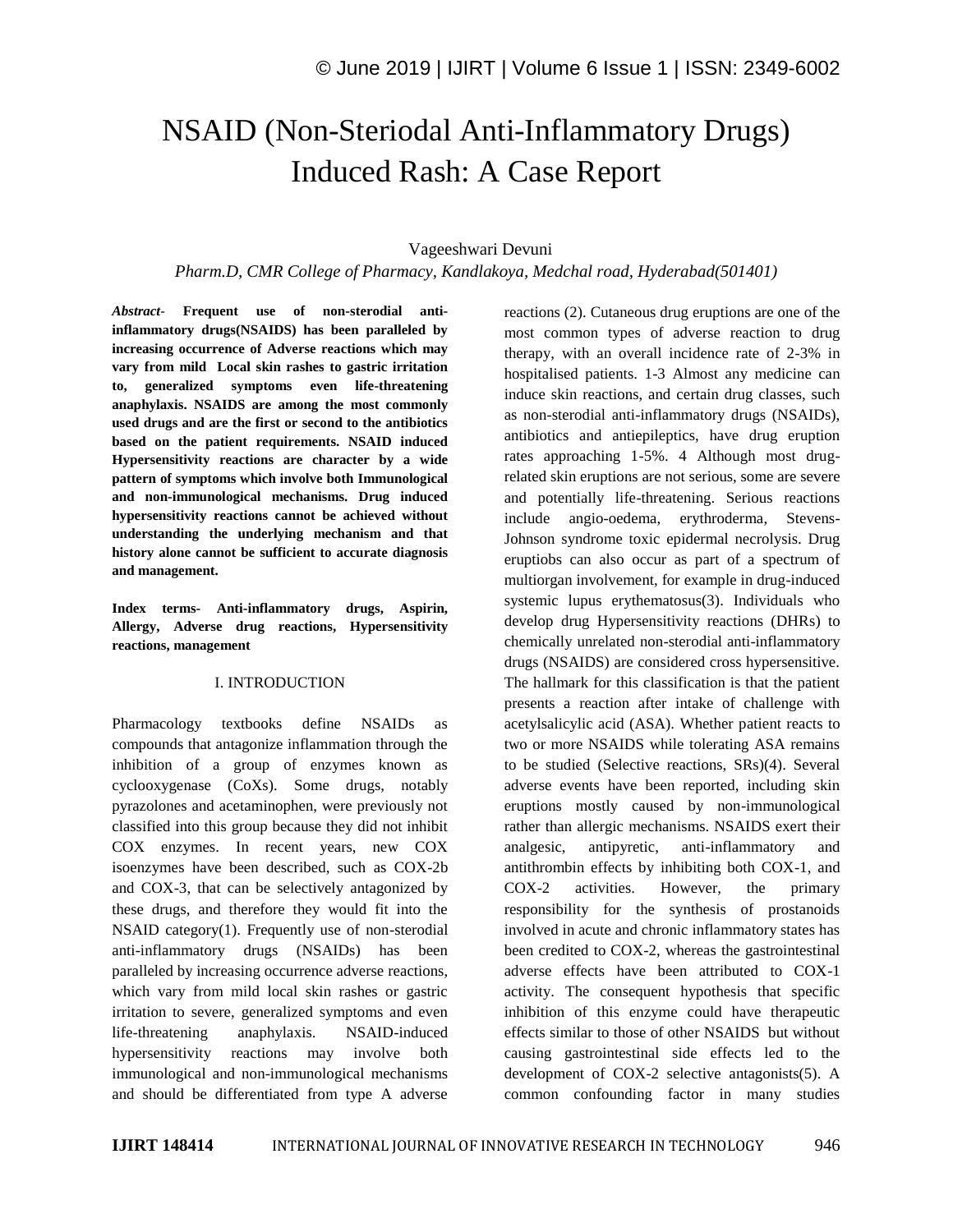concerning Hypersensitivity to NSAIDS is that investigators have included a mixed population of subjects with various clinical manifestations such as respiratory(Dyspnea, wheezing, nasal congestion, rhinorrhea, sinusitis), cutaneous (Urticaria, angioedema, different types of Skin rashes), patients with a mixed picture of respiratory and Skin symptoms, or individuals who exhibit systemic manifestations resembling anaphylaxis. Other Hypersensitivity reactions such as cutaneous( fixed eruptions, exfoliative dermatitis, toxic epidermal necrolysis, Stevens Johnson syndrome, erythema multiforme, erythema nodosum, morbiliform and maculopapular eruptions, allergic and photallergic contact dermatitis, purpura, vasculitis), neurological (aseptic meningitis), pulmonary(interstitial pneumonitis) or renal (interstitial nephritis)(6).

### CASE:

A 59years ole male patient came with chief complaints of rash over neck, and, upper limbs since 1 week. History of itching and burning sensation over lower lips since 1 day. No history of fever, and burning micturition. On examination the patient was afebrile, pulse rate -76/min, Blood pressure-120/70mmhg, Heart/Lungs-NAD, Cutaneous examination show Diffuse, blanchable, Maculopapular rash over the neck, abdomen, upper limbs are observed. Eczematous, Erythematous plaque are present over neck, abdomen. Groin-MP rash+. Laboratory findings are RBS-116%, Blood urea-28mg%, Sr. Creatinine- 0.8mg%, Sr.Bilirubin: Total Serum Bilirubin-0.7mg%, SGPT-26 IU/L, ALP-67 IU/L, Sr.Electrolytes: Na-136mEq/L, K-3.8mEq/L, Cl-110mEq/L. Past medication history: Tab. Cefotaxime 200mg BD, Tab. Covering 75mg BD, Tab. Ramya 150mg BD.

### Description of Suspected ADR:

The patient has a history of  $2\times 2$  swelling on lateral aspect of left Knee joint and surgery was done. He was on NSAIDS for 1 week then he developed rash over neck, abdomen, itching and burning sensation over lower lips since 1 day.

### Management of the ADR:

The suspected drug was stopped. Antihistamines, topical emollients were helpful for skin



reactions. And an alternative. Like opioid analgesic (Tramadol) was administered.

## DISCUSSION:

The definitive mechanism of NSAID Hypersensitivity has not been conclusively elucidated as yet, but it is likely that NSAID-INDUCED COX blockade results in excessive prostaglandin E2, production in affected individuals(7). The availability of these medications over the counter , combined with their often first line use in most types of pain and fever, make them one of the most popular classes of medications used worldwide(8). Diagnosis of Hypersensitivity to a NSAID includes understanding of the underlying mechanism and is necessary for prevention and management. A stepwise approach to the diagnosis of Hypersensitivity to NSAIDS is proposed, including clinical history , in vitro testing and provocation test with a culprit or alternative drug depending on the type of the reaction(9). In suspetible individuals, NSAIDS may induce Hypersensitivity reactions varying in timing (immediate/delayed), organ involvement (Skin, airways, or other organs), and severity (from mild Dyspnea, rhinorrhea, exanthema, or urticaria to anaphylaxis and death). Since aspirin (Acetylsalicylic ;ASA), the first synthetic compound with antipyretic analgesic and anti-inflammatory activity, dozens of compounds with similar activity have been developed and commercialized and almost all of them management of the ADR:ere reported to induce Hypersensitivity reactions in susceptible subject(10). Hypersensitivity to acetylsalicylic acid is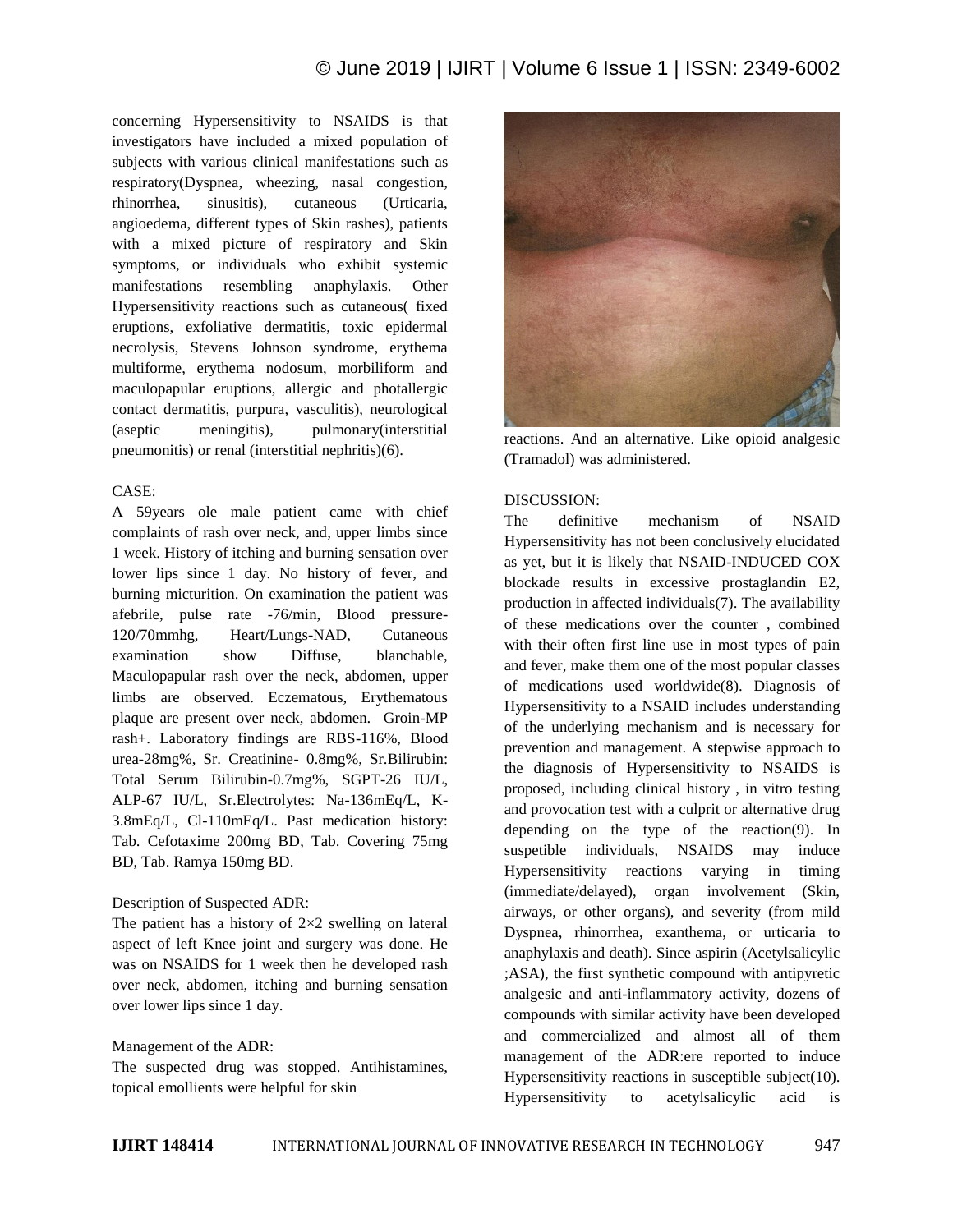characterized by the co-occurrence of symptoms so called aspirin triad, which include bronchial asthma, chronic rhinitis and sinusitis and the nasal mucosa polyps. Hypersensitivity to aspirin is a difficult diagnostic problem, so the increased knowledge on this subject is a very important for the physicians of many specialties(11). A large proportion of the population is exposed to nonsteroidal antiinflammatory drugs worldwide from either medical prescription or self-educated. It is then not surprising that these drugs constitute the second major cause of Hypersensitivity reactions to drugs after beta-lactamic antibiotics. The measures that are recommended for patients with AERD: avoidance of all classic COX-1 inhibitors. Pharmacological treatment with topical and systemic corticosteroids, leukotriene receptor antagonists, and 5-Lipoxygenase inhibitors, antibacterials, and antifungals(12). Mild and moderate AERD responds well to topical and systemic corticosteroids and leukotriene modifiers, however the severe forms of the disease should be desensitized to ASA and treated with this drug on a long term basis. In the future , new drugs that prevent eosinophil activation and chemotaxis or enhance eosinophil apoptosis are likely to be useful(13). Subjects who have chronic urticaria or angioedema exacerbated by ASA and NSAID are believed to be sensitive to inhibition of the COX enzyme. Subjects who have urticaria or angioedema after ingestion of one, but not other, inhibitors belonging to the ASA and NSAID family and who do nit have chronic urticaria are suggested to have drug-specific IgE antibodies as the underlying mechanism(14). The ingestion of NSAIDS can give rise to several allergic and pseudoallergy reactions, which develop within minutes to hours of administration. Allergic reactions are abnormal immunologic reactions to NSAIDS, while pseudoallergy reactions are non-immunological reactions(15).

#### **CONCLUSION**

Hypersensitivity to NSAIDS is based on understanding of the complexity of Clinical presentations and diversity of immunological/ non immunological mechanisms of reactions. If the type of NSAID Hypersensitivity is confirmed, recommendations based on the current classification for drug avoidance, use of alternative NSAIDS, and other management modalities, including aspirin desensitization can be implemented. **REFERENCES** 

- [1] Mario Sanchez-Borges. Clinical management of Non-sterodial Anti-inflammatory Drug Hypersensitivity. World allergy Organization Journal 20081:112.
- [2] Marek L, Kowalski and Joanna S. Makowska. Seven steps to the diagnosis of NSAIDs Hypersensitivity: How to apply a new classification in Real practice? Allergy Asthma Immunological Res. 2015Jul;7(4):312-320.
- [3] Anne Lee, John Thomson. Drug -Induced skin reactions. Pharmaceut J 1999 262, 357-362, 2006.
- [4] D perez-AlZate, JA Cornejo-Garcia, N Perez-Sanchez, et al.Immediate reactions to more than 1 NSAID must not be considered crosshypersensitivity Unless Tolerance to ASA is Verified. Journal of investigational allergology and Clinical Immunology 27(1), 32-39, 2017.
- [5] Carolina Talhari, Ingrid Lauceviciute, Elaine Tenderloin, et al. COX-2-Selective inhibitor Valdecoxib Induces severe allergic skin reactions. Journal of allergy and clinical immunology 115(5), 1089, 2005.
- [6] M.Sanchez-Borges1,2,A. Capriles-Hulett1,3,F. Caballero-Fonseca1,3.et al.The multiple faces of non-sterodial antiinflammatory drug Hypersensitivity.J Invest Allergology Clin Immunological 2004; Bol. 14(4): 329-334.
- [7] Stefan Wohrl. NSAID Hypersensitivityrecommendations for diagnostic work up and patient management. Allergic Journal International June2018, Volume 27, issue 4, pp 114-121.
- [8] Brian Modena, Andrew A White, Katherine M Woessner. Aspirin and non-sterodial antiinflammatory drugs Hypersensitivity and management. Immunology and allergy Clinics 37 (4), 727-749, 2017.
- [9] ML Kowalski, KS Makowska, M Blanca, et al. Hypersensitivity to nonsteroidal antiinflammatory drugs (NSAIDS)- Classification, diagnosis and management : review of the EAACI/ENDA# and GA2LEN/HANNA\* Allergy 66 (77), 818-829, 2011.